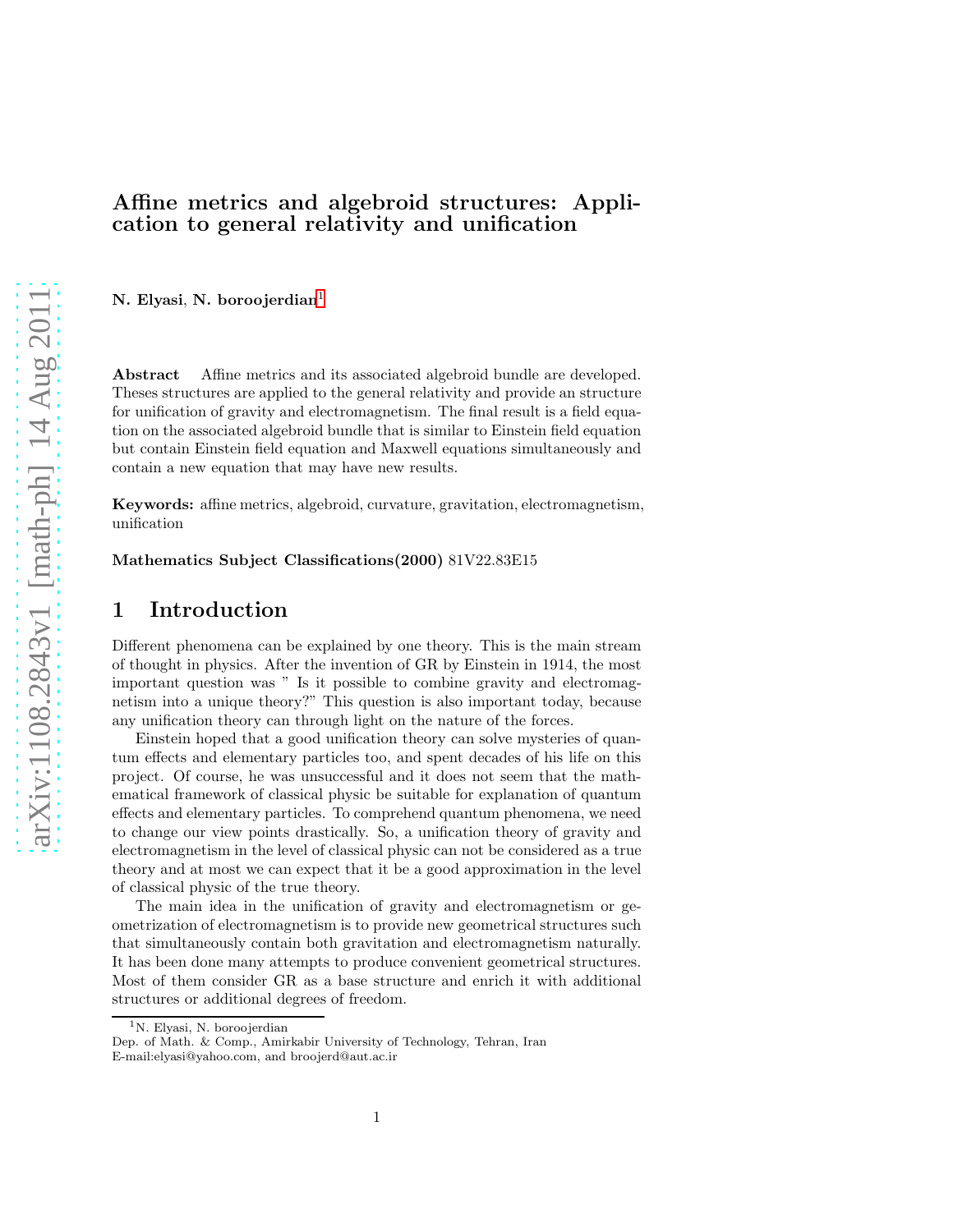Early attempts in unification of fields have been done by Weyl(considering conformal structures and introducing a new gauge transformation, 1918), Kaluza (adding additional dimension to space-time, 1919), Eddington(considering connection as the central concept and decomposing its Ricci tensor to symmetric and anti-symmetric parts, 1921), Schouten(considering connections with nonzero torsion, 1921),Klein(interpreting fifth dimension of Kaluza theory as a relation to quantum concepts, 1926), Infeld(considering asymmetric metric that its symmetric part represent gravity and its anti-symmetric part represent electromagnetism field, 1928), Einstein and Mayer(5-vector formalism and considering vector bundles and connections on vector bundles, 1931)[3].

The main idea of this paper is to to introduce affine metrics and its associated algebroid bundle on a space-time. connections and curvature of theses structures naturally contain elements of gravity and electromagnetism and a field equation can relate these concepts properly.

### 2 Algebraic preliminary

Let V and W be vector spaces, then a function  $S: V \longrightarrow W$  is called an affine function iff there exists a linear function  $T: V \longrightarrow W$  such that:

$$
\forall u, v \in V \ \ S(u+v) = S(u) + T(v)
$$

T is unique and is called the linear part of S. All affine function  $S: V \longrightarrow W$ have the form  $S(u) = T(u) + a$  in which T is linear and  $a \in W$ . In this section V is a fixed vector space.

#### 2.1 2-affine functions and affine inner products

**Definition 2.1** A function  $S: V \times V \longrightarrow \mathbb{R}$  is called 2-affine iff it is affine in each argument. And  $S$  is called affine-linear iff it is affine in first variable an linear in second variable. In a similar way S is called linear-affine iff it is linear in first and affine in second variable.

**Definition 2.2** A 2-affine function  $S: V \times V \longrightarrow \mathbb{R}$  is called symmetric iff for all  $a, b \in E$ :  $S(a, b) = S(b, a)$ 

If  $S: V \times V \longrightarrow \mathbb{R}$  be a symmetric 2-affine function then there exist a unique linear-affine function  $T_1$  and a unique symmetric bilinear function  $T$  such that for all  $a, b, u, v \in V$ :

$$
S(a + u, b + v) = S(a, b) + T_1(u, b) + T_1(v, a) + T(u, v)
$$

 $T_1$  and  $T$  are called respectively linear-affine, and bilinear parts of  $S$ .

**Definition 2.3** A 2-affine function  $S: V \times V \longrightarrow \mathbb{R}$  is called an affine inner product on  $V$ , iff  $S$  be symmetric and its bilinear part be an inner product on V.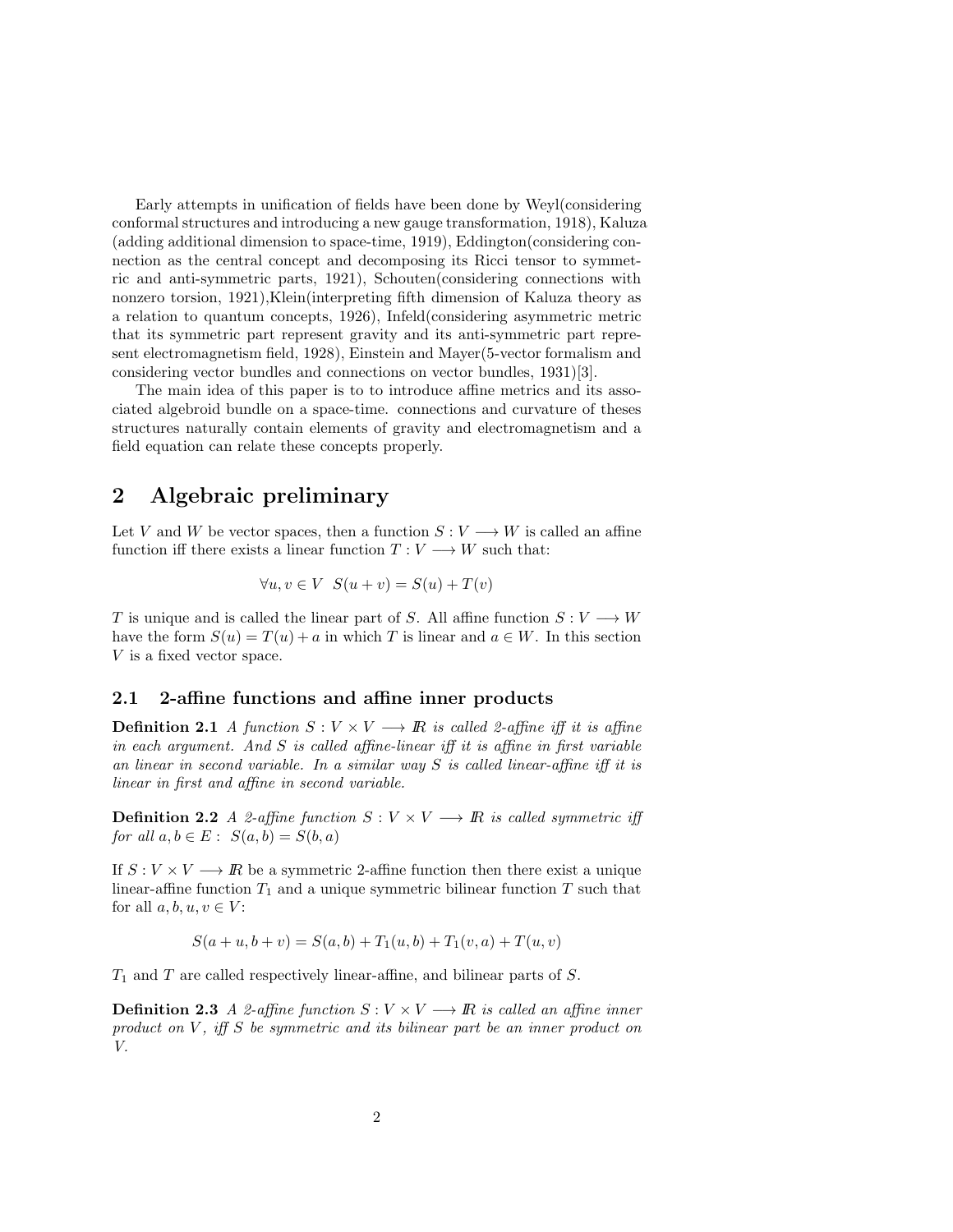Every ordinary inner product on  $V$ , is also an affine inner product.

**Notation:** Suppose  $a, b, u, v \in V$ . Usually, we show an affine inner product by  $(a, b)$  and its linear-affine parts by  $\langle u, b \rangle$  and its bilinear part by  $\langle u, v \rangle$ . For simplicity in writing, we also use an affine-linear function denoted by  $(b, u >$ that is equal to  $\langle u, b \rangle$ . So,

$$
(a+u,b+v) = (a,b) + (a,v > + )+
$$

Let V be a vector space and  $(.,.)$  be an affine inner product on V, then for a unique vector  $z \in V$  and a unique scalar  $\lambda \in \mathbb{R}$  we have

$$
(u, v) = \lambda + \langle u - \mathbf{z}, v - \mathbf{z} \rangle
$$

It is sufficient to set **z** be the vector that for all  $v \in V$ ,  $\langle \mathbf{z}, v \rangle = - (0, v \rangle)$ and  $\lambda = (0, 0) - \langle z, z \rangle$ . Conversely for any ordinary inner product on V and vector  $z \in V$  and scalar  $\lambda \in I\!\!R$ , by the above formula we can define an affine inner product on  $V$  and all affine inner products on  $V$  are obtained in this way.

#### 2.2 associated inner product space to affine metrics

Let (,) be an affine inner product on V. Set  $\hat{V}$  be the space of real valued affine map on V.  $\hat{V}$  is a vector space whose dimension is one plus dimension of V. For all  $x \in V$  set  $\hat{x}: V \longrightarrow \mathbb{R}$  be the affine map  $\hat{x}(y) = (x, y)$ . The map  $x \mapsto \hat{x}$  is affine and imbed V into  $\hat{V}$  as an affine subspace.

For all  $x \in V$  set  $\bar{x}: V \longrightarrow \mathbb{R}$  be the affine map  $\bar{x}(y) = \langle x, y \rangle$ . The map  $x \mapsto \bar{x}$  is linear and imbed V into  $\hat{V}$  as a vector subspace. Denote the set of all  $\bar{x}$  by  $\bar{V}$ . The space of real valued constant function on V is a one dimensional subspace of  $\hat{V}$  and is complementary to  $\overline{V}$ . So, we find a natural projection  $\rho : \hat{V} \longrightarrow V$  whose kernel is constant functions and its restriction to  $\overline{V}$  is  $\overline{x} \mapsto x$ .

If  $(x, y) = \lambda + \langle x - z, y - z \rangle$  and  $\lambda \neq 0$ , then there exist a unique inner product on  $\hat{V}$  such that for all  $x, y \in V$  we have  $\langle \hat{x}, \hat{y} \rangle = (x, y)$ . By manipulating this property we can find the right definition of this inner product.  $\hat{\mathbf{z}}$  is the constant function  $\hat{\mathbf{z}}(x) = \lambda$  and must be orthogonal to  $\bar{V}$ . Every element of  $\hat{V}$  is uniquely written in the form  $\bar{x} + \mu \hat{z}$ , and we must define

$$
\langle \bar{x} + \mu_1 \hat{\mathbf{z}}, \bar{y} + \mu_2 \hat{\mathbf{z}} \rangle = \langle x, y \rangle + \lambda \mu_1 \mu_2
$$

Note that for all  $x, y \in V$  we have  $\hat{x} + \bar{y} = x + \hat{y}$ , so  $\hat{x} = \overline{x - z} + \hat{z}$ .

# 3 Affine semi-riemannian manifolds and its associated algebroid

In this section, M is a fixed smooth manifold and all functions are smooth.

**Definition 3.1** If for every  $p \in M$ , we choose on every  $T_pM$  an affine inner product smoothly, then we call it an affine metric on M and M is called an affine semi-riemannian manifold.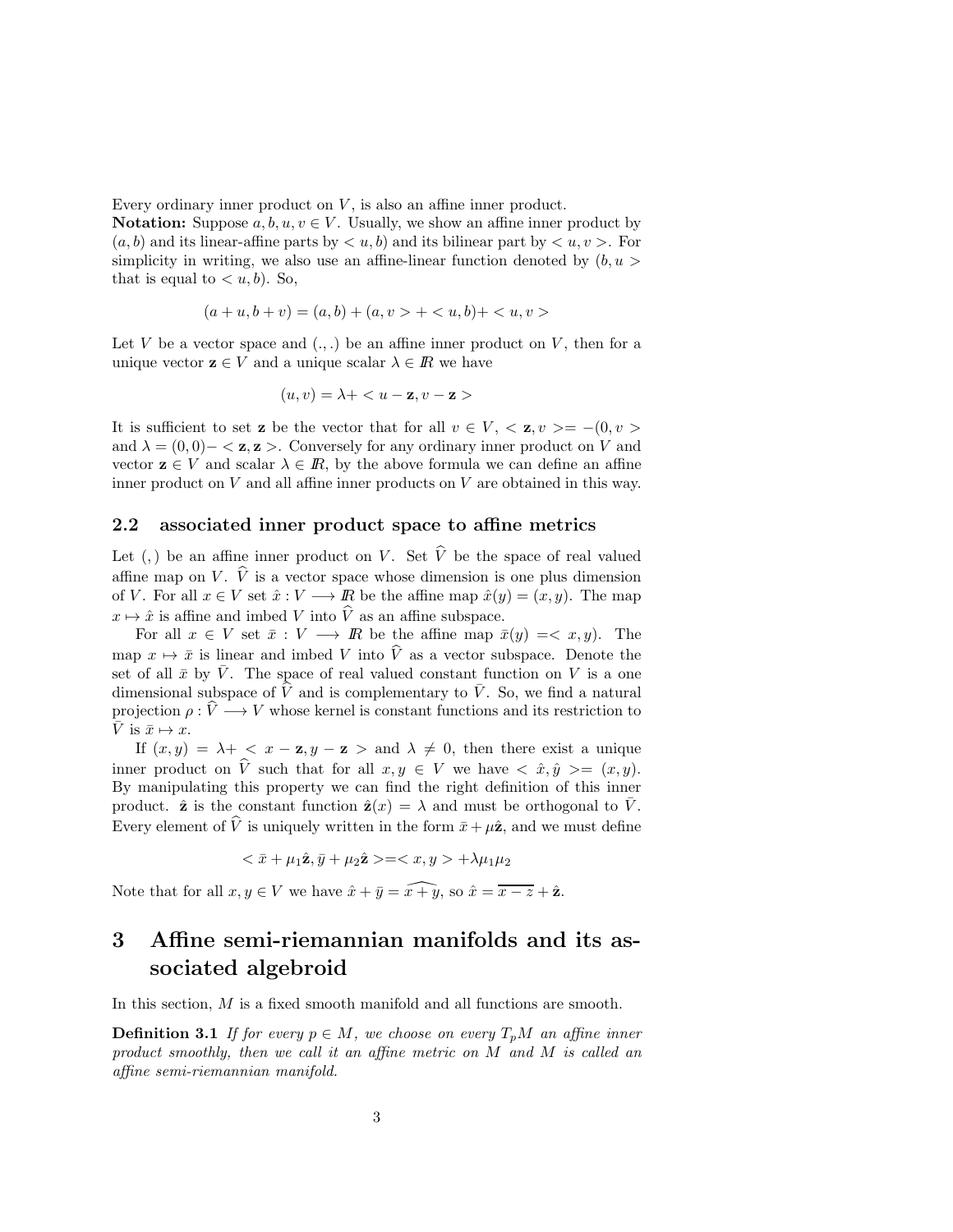Every semi-riemannian manifold is also an affine semi-riemannian manifold. The bilinear part of an affine metric on  $M$  is a semi-Riemannian metric on  $M$ and it is called the associated semi-Riemannian metric.

**Example 3.2** If  $\langle \cdot, \cdot \rangle$  be a semi-Riemannian metric on M, and  $A \in \mathfrak{X}M$ and  $\phi \in C^{\infty}(M)$ , then the following formula defines an affine metric on M.

$$
\forall X, Y \in \mathfrak{X}M \quad (X, Y) = \phi + \langle X - \mathbf{A}, Y - \mathbf{A} \rangle
$$

Every affine metric on  $M$  can be written as above. If  $\mathbf 0$  be the zero vector field, it is sufficient to set **A** be the vector field which for all  $X \in \mathfrak{X}M$ ,  $\langle A, X \rangle = -(0, X \rangle$  in which  $\langle \cdot, \cdot \rangle$  is the bilinear part of the affine metric and set  $\phi = (0, 0) - \langle A, A \rangle$ . In this section M is an affine semi-riemannian manifold and  $X, Y \in \mathfrak{X}M$  and its affine metric is as follows:

$$
(X,Y) = 1 +
$$

Let  $\widehat{TM}$  be the vector bundle  $\bigcup_{p\in M}\widehat{T_pM}$ . For every  $X\in \mathfrak{X}M$  let  $\hat{X}$  and  $\bar{X}$  be sections of  $\widehat{T}M$  such that  $(\hat{X})_p = \widehat{X}_p$ ,  $(\bar{X})_p = \overline{X_p}$ .  $\hat{A}$  is the constant function  $\hat{A}(u) = 1$  and for simplicity we denote it by ξ. Let  $\overline{TM}$  be the vector bundle  $\bigcup_{p\in M} \overline{T_pM}$  that is a subvector bundle of  $\widehat{TM}$ .  $\overline{TM}$  is complementary to line subbundle generated by  $\xi$ . Every section of  $\widehat{T}M$  uniquely written in the form  $\bar{X} + f\xi$  for some  $X \in \mathfrak{X}M$  and  $f \in C^{\infty}(M)$ . TM is a semi-riemannian vector bundle by the induced inner product:

$$
X, Y \in \mathfrak{X}M, f, g \in C^{\infty}(M) \quad \langle \bar{X} + f\xi, \bar{Y} + g\xi \rangle = \langle X, Y \rangle + fg
$$

 $T\overline{M}$  has a natural algebroid structure over TM. The anchor map is

$$
\rho: \quad \widehat{T}M \quad \longrightarrow \quad TM \\ \bar{X} + f\xi \quad \longmapsto \quad X
$$

In the definition of Lie bracket on  $\widehat{TM}$  the vector field **A** make a crucial role.  $\nabla$ **A** is a 1-1 tensor on M and its anti-symmetric part is denoted by **F**. In fact:

$$
\langle \mathbf{F}(X), Y \rangle = \frac{1}{2} (\langle \nabla_X \mathbf{A}, Y \rangle - \langle X, \nabla_Y \mathbf{A} \rangle)
$$

 $2F$  is equivalent to the exterior derivation of the 1-form equivalent to  $A$ . Lie bracket on  $\overline{T}\overline{M}$  is defined as follows:

$$
[\bar X,\bar Y]=\overline{[X,Y]}+2<\mathbf{F}(X),Y>\xi \quad,\quad [\bar X,\xi]=\mathbf{0}
$$

Jacobi identity is hold because **F** is equivalent to a closed form. Now,  $\widehat{TM}$  is a semi-riemannian algebroid over TM and has a unique Levi-civita connection  $\hat{\nabla}$ which can be computed by the following relation [5]. For all  $U, V, W \in \Gamma(TM)$ :

$$
\begin{array}{ll} 2<\hat{\nabla}_U V,W> = & \rho(U) < V,W> + \rho(V) < W,U> - \rho(W) < U,V> \\&+ <[U,V],W> - <[V,W],U> + <[W,U],V> \end{array}
$$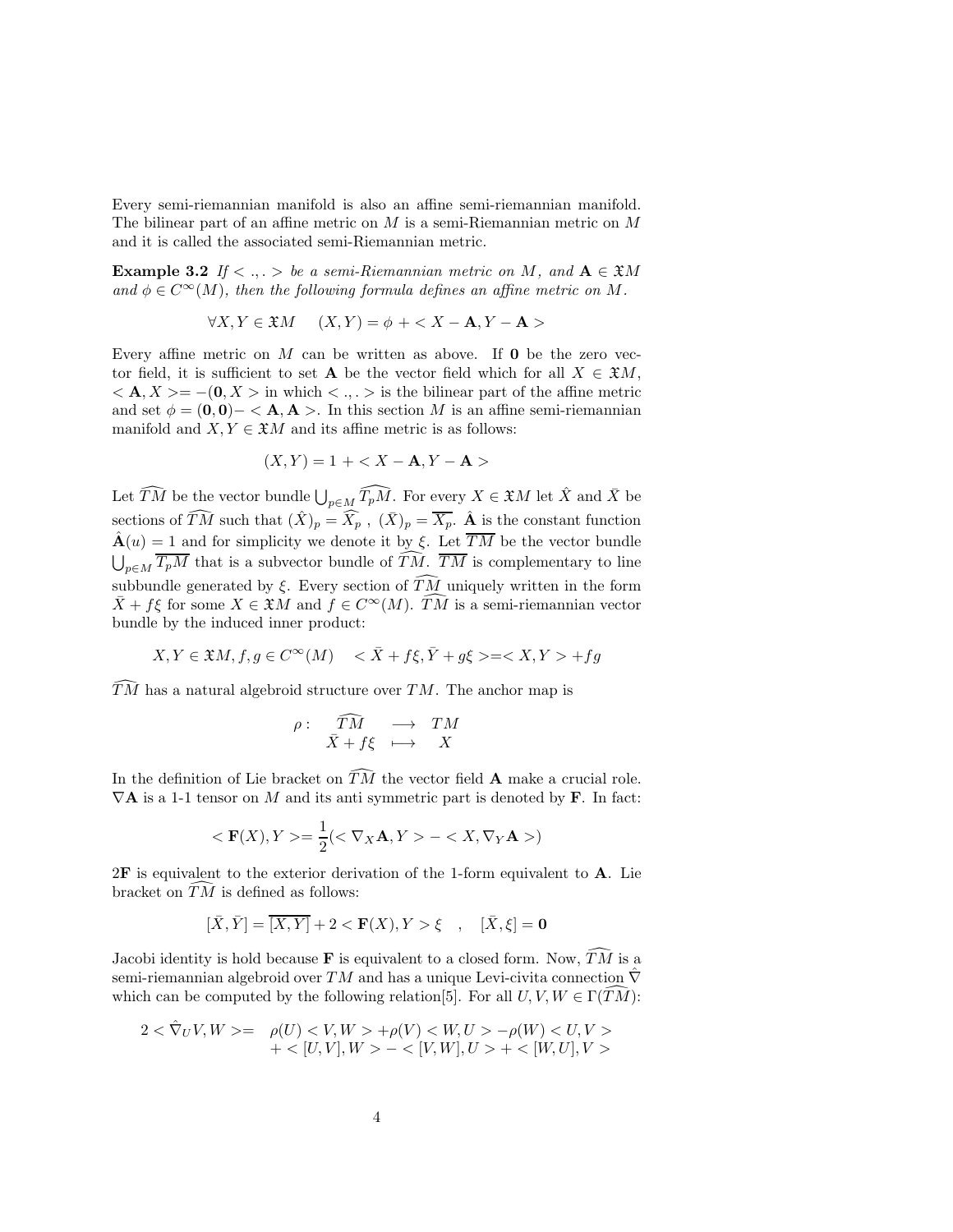**Proposition 3.3** Levi-civita connection of the algebroid  $\widehat{T}M$  satisfies the following relations.

$$
\begin{array}{rcl}\n\hat{\nabla}_{\xi}\xi & = & \mathbf{0} \\
\hat{\nabla}_{\bar{X}}\xi & = & \hat{\nabla}_{\xi}\bar{X} = -\overline{\mathbf{F}(X)} \\
\hat{\nabla}_{\bar{X}}\bar{Y} & = & \overline{\nabla}_{X}\bar{Y} + \langle \mathbf{F}(X), Y \rangle \xi\n\end{array}
$$

**proof:** Straightforward computations show these results. ■

**Definition 3.4** A path  $\hat{\alpha}: I \longrightarrow \widehat{T}M$  is called a geodesic of  $\hat{\nabla}$  iff for some path  $\alpha: I \longrightarrow M$  we have  $\rho(\hat{\alpha}) = \alpha'$  and  $\hat{\nabla}_{\hat{\alpha}} \hat{\alpha} = 0$ .

**Proposition 3.5** A path  $\hat{\alpha}: I \longrightarrow \widehat{T}M$  is a geodesic of  $\hat{\nabla}$  iff for some path  $\alpha: I \longrightarrow M$  and scalar  $\lambda$  we have  $\hat{\alpha}(t) = \overline{\alpha'(t)} + \lambda \xi$  and  $\nabla_{\alpha'} \alpha' = 2\lambda \mathbf{F}(\alpha').$ 

**Proof:** Since  $\rho(\hat{\alpha}) = \alpha'$ , for some function  $f : I \longrightarrow \mathbb{R}$  we have  $\hat{\alpha}(t) =$  $\overline{\alpha'(t)}+f(t)\xi$ . To compute easily, assume X be a local vector field on M and g a local function on M such that  $X_{\alpha(t)} = \alpha'(t)$  and  $g(\alpha(t)) = f(t)$ . Consequently,  $\hat{\alpha}(t) = (\bar{X} + g\xi)_{\alpha(t)}$ . Since  $\hat{\nabla}_{\hat{\alpha}}\hat{\alpha} = 0$ , we have:

$$
0 = \hat{\nabla}_{\hat{\alpha}} \hat{\alpha} = (\hat{\nabla}_{\bar{X} + g\xi} \bar{X} + g\xi)_{\alpha(t)} = (\hat{\nabla}_{\bar{X}} \bar{X} + g\hat{\nabla}_{\xi} \bar{X} + \hat{\nabla}_{\bar{X}} g\xi + g\hat{\nabla}_{\xi} g\xi)_{\alpha(t)}
$$
  
\n
$$
= (\overline{\nabla}_{\bar{X}} \bar{X} - 2g\overline{\mathbf{F}}(\bar{X}) + X(g)\xi)_{\alpha(t)}
$$
  
\n
$$
\Rightarrow \nabla_{\alpha'(t)} \alpha'(t) = 2f(t)\overline{\mathbf{F}}(\alpha'(t)), \ \alpha'(t)(g) = 0
$$

second equation means  $g(\alpha(t))' = f'(t) = 0$ , so f is constant and for some scalar  $\lambda$ ,  $f(t) = \lambda$ . Consequently  $\hat{\alpha}(t) = \overline{\alpha'(t)} + \lambda \xi$  and  $\nabla_{\alpha'} \alpha' = 2\lambda \mathbf{F}(\alpha')$ .

**Proposition 3.6** The curvature tensor of  $\hat{\nabla}$  denoted by  $\hat{R}$ , and it satisfies the following relations.

$$
\begin{array}{rcl}\n\hat{R}(\bar{X},\xi)(\xi) & = & -\overline{\mathbf{F}(\mathbf{F}(X))} \\
\hat{R}(\bar{X},\xi)(\bar{Z}) & = & -\overline{(\nabla_X\mathbf{F})(Z)} - \langle \mathbf{F}(X),\mathbf{F}(Z) \rangle \xi \\
\hat{R}(\bar{X},\bar{Y})(\xi) & = & -\overline{(\nabla_X\mathbf{F})(Y)} + (\nabla_Y\mathbf{F})(X) \\
\hat{R}(\bar{X},\bar{Y})(\bar{Z}) & = & \overline{R(X,Y)(Z)} + \langle Z,\mathbf{F}(X) \rangle \overline{\mathbf{F}(Y)} - \langle Z,\mathbf{F}(Y) \rangle \overline{\mathbf{F}(X)} \\
& & +2 < \mathbf{F}(X), Y > \overline{\mathbf{F}(Z)} + \langle Z, (\overline{\nabla_X\mathbf{F})(Y) - (\nabla_Y\mathbf{F})(X) \rangle} \rangle \xi\n\end{array}
$$

proof: Straightforward computations show these results. ■

**Proposition 3.7** The Ricci curvature tensor of  $\hat{\nabla}$  denoted by  $\widehat{Ric}$ , as a 1-1 tensor satisfies the following relations.

$$
\begin{array}{rcl}\n\widehat{Ric}(\xi) & = & \frac{\overline{div(\mathbf{F})} - tr(\mathbf{F} \circ \mathbf{F})\xi}{\overline{Ric}(\overline{X})} \\
& = & \frac{\overline{Ric(X)} + 2\overline{\mathbf{F}(\mathbf{F}(X))}}{\overline{\mathbf{F}(\mathbf{F}(X))}} + \langle \operatorname{div}(\mathbf{F}), X \rangle \xi\n\end{array}
$$

**proof:** Let  $X_1, \dots, X_n$  be an orthonormal local base for M. So,  $\overline{X_1}, \dots, \overline{X_n}, \xi$ is an orthonormal local base for TM. Set  $\epsilon_i = \langle X_i, X_i \rangle = \pm 1$ , note that for any vector  $Y \in \mathfrak{X}M$  we have  $Y = \sum_i \epsilon_i < X_i, Y > X_i$ .

$$
\begin{array}{rcl}\n\widehat{Ric}(\xi) & = & \sum_i \epsilon_i \hat{R}(\xi, \overline{X_i})(\overline{X_i}) + \hat{R}(\xi, \xi)(\xi) \\
& = & \sum_i \epsilon_i (\nabla_{X_i} \mathbf{F})(X_i) + \sum_i \epsilon_i < \mathbf{F}(X_i), \mathbf{F}(X_i) > \xi \\
& = & \frac{\sum_i \epsilon_i (\nabla_{X_i} \mathbf{F})(X_i) - \sum_i \epsilon_i < \mathbf{F}(\mathbf{F}(X_i)), X_i > \xi \\
& = & \operatorname{div}(\mathbf{F}) - \operatorname{tr}(\mathbf{F} \circ \mathbf{F}) \xi\n\end{array}
$$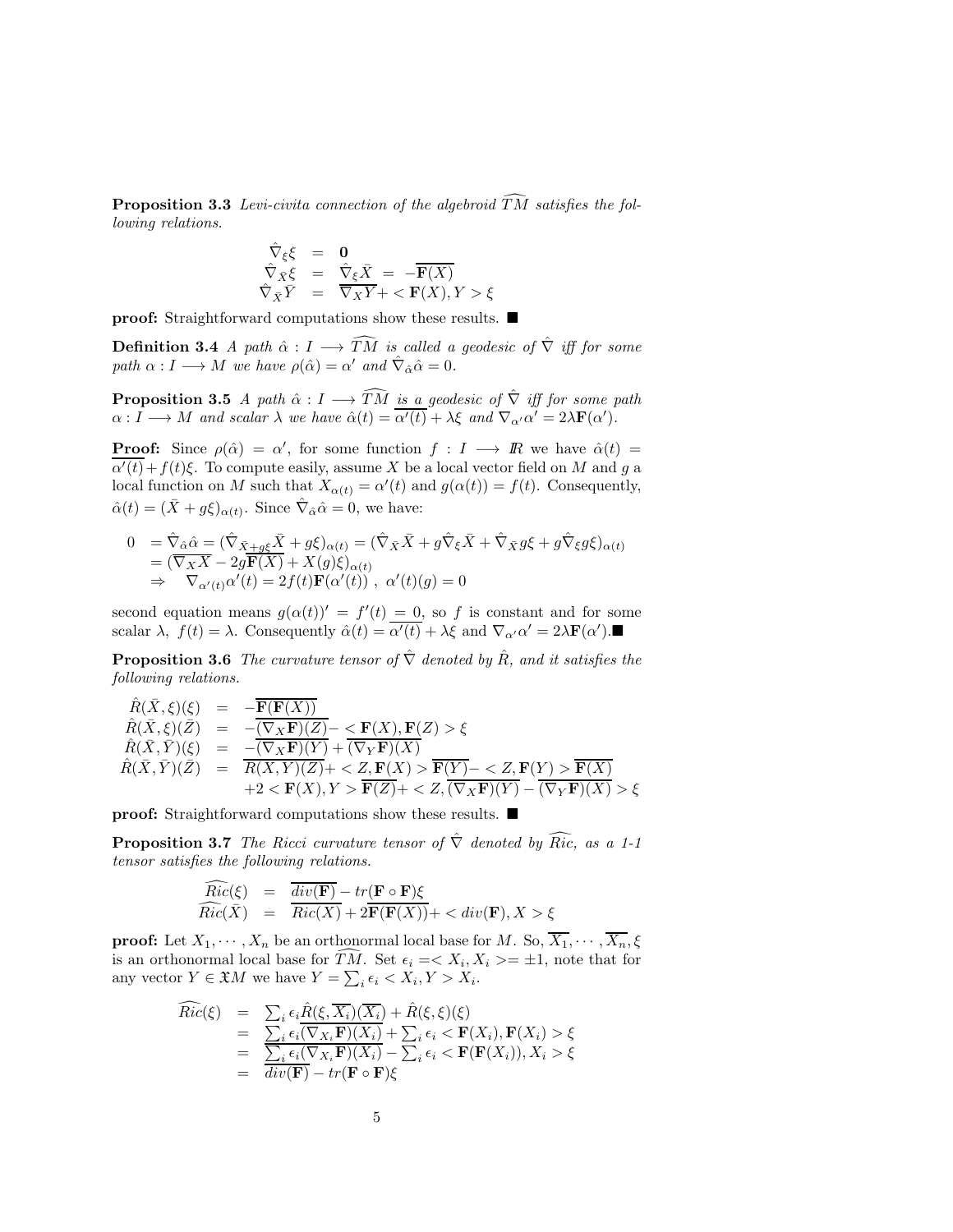$$
\begin{array}{rcl}\n\widehat{Ric}(\bar{X}) & = & \sum_i \epsilon_i \hat{R}(\bar{X}, \overline{X_i})(\overline{X_i}) + \hat{R}(\bar{X}, \xi)(\xi) \\
& = & \sum_i \epsilon_i \left( \overline{R(X, X_i)(X_i)} + \langle X_i, \mathbf{F}(X) \rangle \right) \overline{\mathbf{F}(X_i)} - \langle X_i, \mathbf{F}(X_i) \rangle \overline{\mathbf{F}(X)} \\
& + 2 < \mathbf{F}(X), X_i > \overline{\mathbf{F}(X_i)} + \langle X_i, (\nabla_X \mathbf{F})(X_i) - (\nabla_{X_i} \mathbf{F})(X) \rangle \langle \xi \rangle \right) - \overline{\mathbf{F}(\mathbf{F}(X))} \\
& = & \frac{\overline{Ric(X)} + 3\overline{\mathbf{F}(\sum_i \epsilon_i \langle X_i, \mathbf{F}(X) \rangle \langle X_i, \sum_i \epsilon_i \langle X_i, \overline{(\nabla_{X_i} \mathbf{F})(X)} \rangle \langle \xi \rangle - \overline{\mathbf{F}(\mathbf{F}(X))} \\
& = & \frac{\overline{Ric(X)} + 3\overline{\mathbf{F}(\mathbf{F}(X))} + \sum_i \epsilon_i \langle X, (\nabla_{X_i} \mathbf{F})(X_i) \rangle \langle \xi \rangle - \overline{\mathbf{F}(\mathbf{F}(X))} \\
& = & \frac{\overline{Ric(X)} + 3\overline{\mathbf{F}(\mathbf{F}(X))} + \langle \operatorname{div}(\mathbf{F}), X \rangle \langle \xi \rangle \quad \blacksquare.\n\end{array}
$$

Denote the scalar curvature of  $\widehat{TM}$  by  $\hat{R}$ . An easy computation shows that:

$$
\hat{R} = R + tr(\mathbf{F} \circ \mathbf{F})
$$

## 4 Application to general relativity

In the rest of the paper, suppose M is a four manifold and  $X, Y \in \mathfrak{X}M$ .

**Definition 4.1** An affine metric  $($ ,  $)$  on  $M$  is called affine-Lorentzian iff its bilinear part be a Lorentzian metric and for some  $A \in \mathfrak{X}M$ :

$$
(X, Y) = 1 + < X - A, Y - A >
$$

An affine Lorentzian metric is determined by a Lorentzian linear metric  $\langle \ldots \rangle$ and a vector field  $A \in \mathfrak{X}M$ . It seems plausible to interpret  $\langle \cdot, \cdot \rangle$  as a potential for gravity and  $\bf{A}$  as a potential for electromagnetism.

These interpretations can be rational, if we can interpret projection of the geodesics of  $\widehat{T}M$  to M as world-lines of charged particles. By proposition (3.5) geodesics of  $\widehat{TM}$  determine paths  $\alpha$  on  $M$  that satisfy equation  $\nabla_{\alpha'}\alpha' =$  $2\lambda \mathbf{F}(\alpha')$ . 2F is the electromagnetism tensor with potential **A** and this is exactly the equation of a charged particle that its ration of charge to mass is  $\lambda$  and move under influence of electromagnetism tensor 2F.

#### 4.1 Field equation

We need a field equation that naturally contains Einstein and maxwell equations simultaneously. To have a sound formulation, we use a system of measurement in which  $c = 1$ ,  $G = 1$ , and  $\epsilon_0 = \frac{1}{16\pi}$ . In this system, Einstein field equation and maxwell equation are written as following[1]:

$$
Ric - \frac{1}{2}Rg = 8\pi(\mathbf{T}^{mas} + \mathbf{T}^{elec})
$$

$$
div(2\mathbf{F}) = 16\pi \mathbf{J}
$$

So,  $div(\mathbf{F}) = 8\pi \mathbf{J}$ . In this system, the momentum-energy tensor of the electromagnetism field is as following:

$$
\mathbf{T}_{ij}^{elec} = \frac{1}{16\pi} (2\mathbf{F}_{im} 2\mathbf{F}_{j}^{m} - \frac{1}{4} \mathbf{g}_{ij} 2\mathbf{F}_{mn} 2\mathbf{F}^{mn}) = \frac{1}{4\pi} (\mathbf{F}_{im} \mathbf{F}_{j}^{m} - \frac{1}{4} \mathbf{g}_{ij} \mathbf{F}_{mn} \mathbf{F}^{mn})
$$
  
In fact  $\mathbf{T}^{elec} = \frac{-1}{4\pi} (\mathbf{F} \circ \mathbf{F} - \frac{1}{4} tr(\mathbf{F} \circ \mathbf{F}) \mathbf{g}).$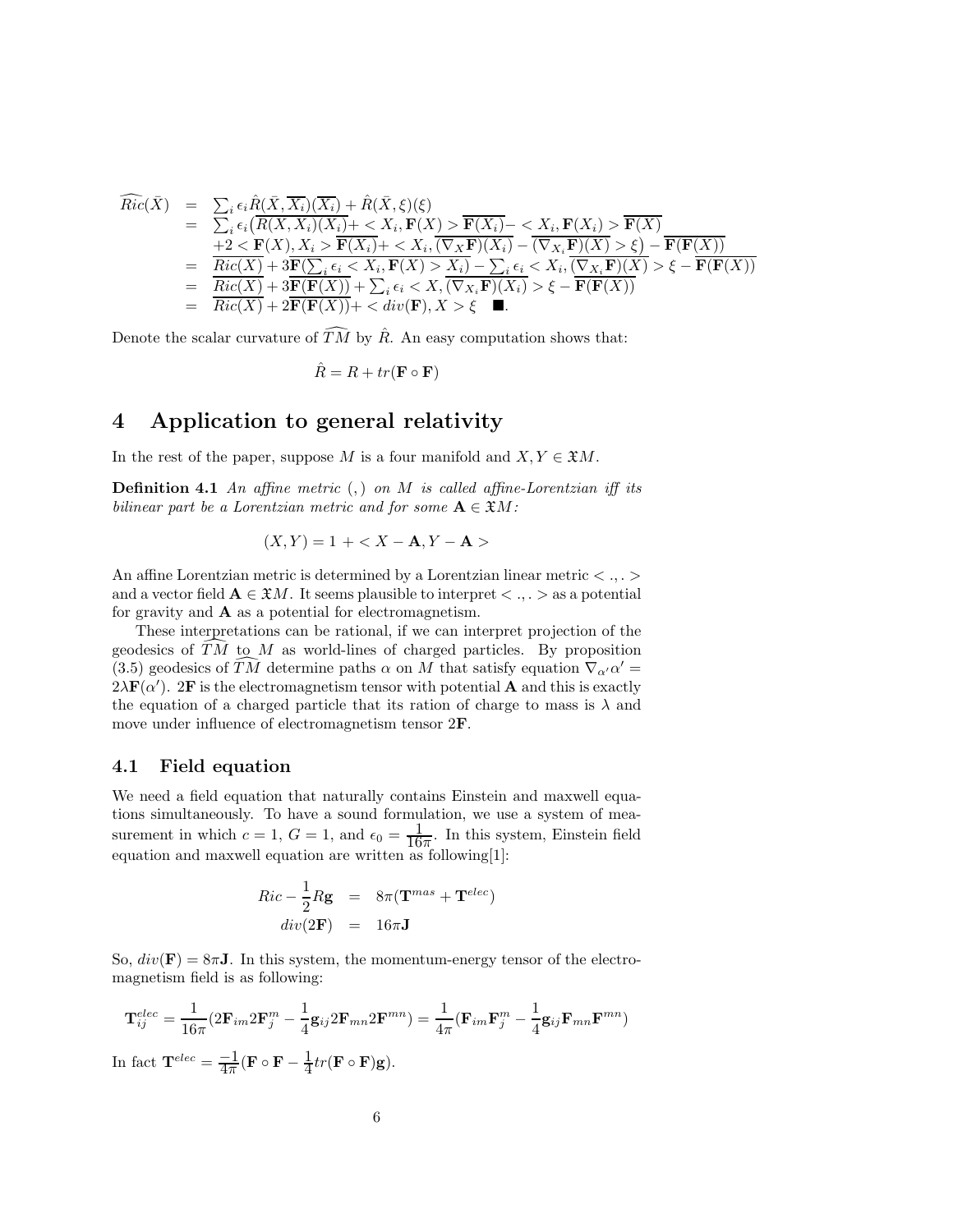Einstein field equation can be rewritten as following:

$$
Ric - \frac{1}{2}Rg = 8\pi (\mathbf{T}^{mas} - \frac{1}{4\pi} (\mathbf{F} \circ \mathbf{F} - \frac{1}{4}tr(\mathbf{F} \circ \mathbf{F})g))
$$
  
\n
$$
\Rightarrow Ric - \frac{1}{2}Rg + 2(\mathbf{F} \circ \mathbf{F} - \frac{1}{4}tr(\mathbf{F} \circ \mathbf{F})g) = 8\pi \mathbf{T}^{mas}
$$
  
\n
$$
\Rightarrow Ric + 2\mathbf{F} \circ \mathbf{F} - \frac{1}{2}(R + tr(\mathbf{F} \circ \mathbf{F}))g = 8\pi \mathbf{T}^{mas}
$$

If we construct Einstein tensor  $\hat{G} = \hat{Ric} - \frac{1}{2}\hat{R}\hat{g}$  in the algebroid  $\widehat{T}M$  we can see that the left side of Einstein field equation is exactly the restriction of  $\hat{G}$ to  $\overline{TM}$ . It seems that we can construct a suitable field equation in TM such that contains simultaneously Einstein and maxwell field equations. We need a proper 5-mass momentum-energy tensor  $\overline{T}$  such that the equation:

$$
\widehat{Ric} - \frac{1}{2}\hat{R}\hat{\mathbf{g}} = 8\pi\hat{T}
$$

represent both Einstein and maxwell equations. Left side of this equation is a geometrical object and contains both gravity and electromagnetism as geometrical objects. Right side of this equation must contain information about matter that determine geometry of space. If  $T$  be ordinary mass momentumenergy tensor we must have:

$$
\hat{T}(\bar{X}, \bar{Y}) = T(X, Y)
$$

Since  $\hat{G}(\bar{X},\xi) = \langle \widehat{Ric}(\bar{X}), \xi \rangle - \frac{1}{2}\hat{R} \langle \bar{X}, \xi \rangle = \langle \ div(\mathbf{F}), X \rangle$ , we must have  $\langle div(\mathbf{F}), X \rangle = 8\pi \hat{T}(\bar{X}, \xi)$ . But by maxwell equations we have  $div(\mathbf{F}) = 8\pi \mathbf{J}$ , so we must define:

$$
\hat{T}(\bar{X},\xi) = \hat{T}(\xi,\bar{X}) =
$$

Definition of  $\hat{T}(\xi,\xi)$  is not straightforward. We need some clue to find right definition. Put  $H = T(\xi, \xi)$ , so we can consider  $(J, H)$  as 5-current. Let  $\eta$  be the charge density and  $\rho$  be the mass density and **U** be 4-velocity. If  $(U, U_5)$ be 5-velocity, 5-current has the form  $(\mathbf{J}, H) = \eta(\mathbf{U}, U_5)$  and T has the form  $\rho U_i U_j$ . So we must have  $\eta U_5 = \rho U_5 U_5$ , and consequently  $U_5 = \frac{\eta}{\rho}$  $\frac{\eta}{\rho}$ . So, fifth component of 5-velocity must be the ratio of charge to mass. Some other clues support this reason. In computing geodesics of TM we find that  $\hat{\alpha}$  that is 5-velocity of the geodesic  $\alpha$  has the form  $\hat{\alpha}(t) = \alpha'(t) + \lambda \xi$ . Fifth component of this 5-velocity is  $\lambda$  and it was the ratio of charge to mass.

By this result we can conclude  $\hat{T}(\xi,\xi) = H = \eta U_5 = \frac{\eta^2}{\rho}$  $\frac{L}{\rho}$ . Now, we ready to write field equation in the algebroid  $\widehat{T}\widehat{M}$ :

$$
\widehat{Ric} - \frac{1}{2}\hat{R}\hat{\mathbf{g}} = 8\pi\hat{T}
$$

By spiliting  $\widehat{TM}$  to subbundle  $\overline{TM}$  and line bundle generated by  $\xi$  the above equation can be written in the following block form.

$$
\left(\begin{array}{c|c} Ric + 2{\bf F}\circ {\bf F} & div({\bf F}) \\ \hline -\frac{1}{2}(R+tr({\bf F}\circ {\bf F})){\bf g} & -\frac{1}{2}(R+3tr({\bf F}\circ {\bf F})) \end{array}\right) = 8\pi\left(\begin{array}{c|c} T^{mass} & {\bf J} \\ \hline {\bf J} & \frac{\eta^2}{\rho} \end{array}\right)
$$